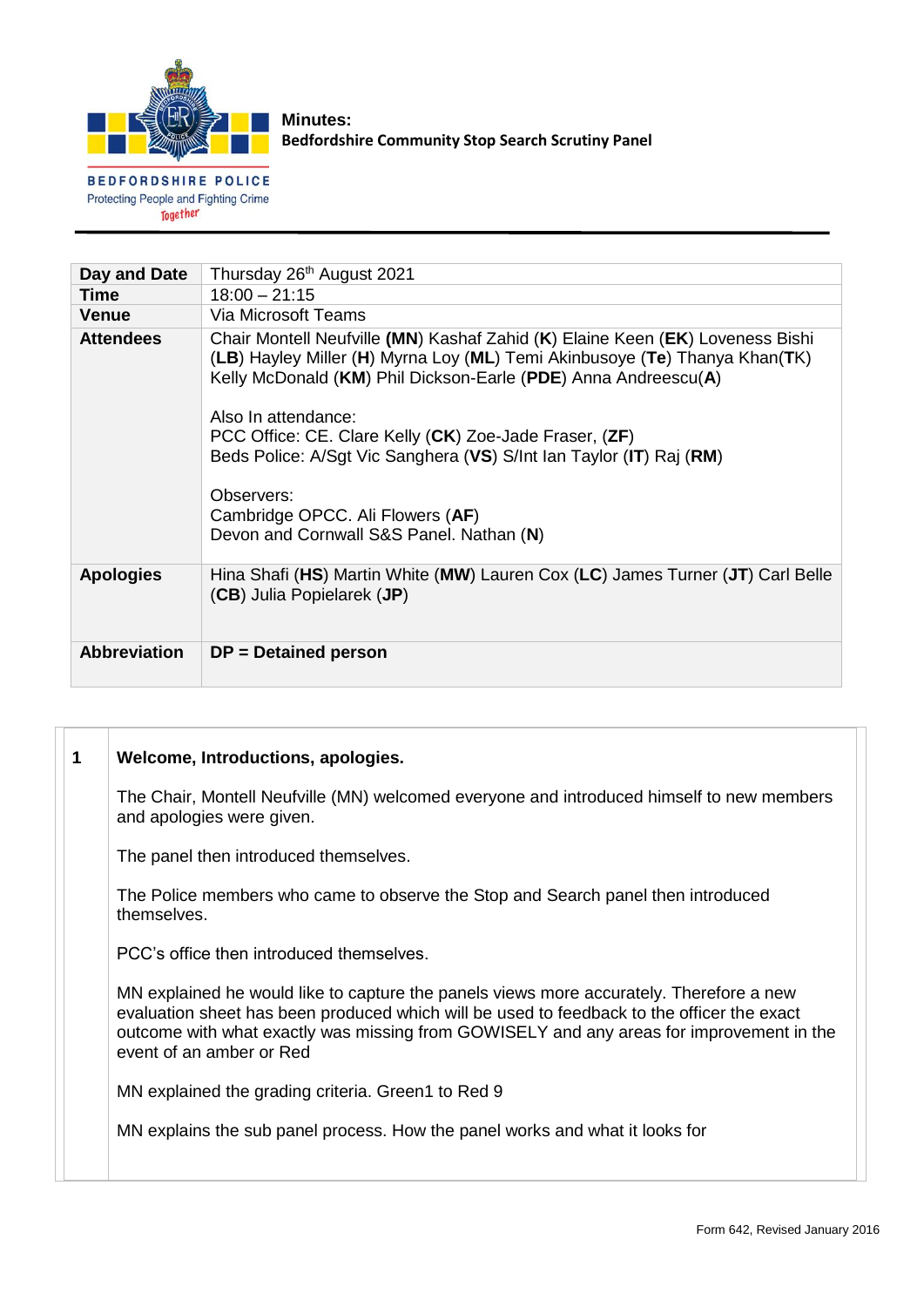| $\mathbf{2}$                                                                              | Confidentiality                                                                                                                                                                                                                                                                                                       |                                            |  |  |  |
|-------------------------------------------------------------------------------------------|-----------------------------------------------------------------------------------------------------------------------------------------------------------------------------------------------------------------------------------------------------------------------------------------------------------------------|--------------------------------------------|--|--|--|
|                                                                                           | MN explained the importance of confidentiality.                                                                                                                                                                                                                                                                       |                                            |  |  |  |
|                                                                                           |                                                                                                                                                                                                                                                                                                                       |                                            |  |  |  |
|                                                                                           | MN mentioned that everyone on the call has signed the confidentiality agreement so we can<br>begin.                                                                                                                                                                                                                   |                                            |  |  |  |
| 3                                                                                         | Minutes of last meeting, matters arising and action points                                                                                                                                                                                                                                                            |                                            |  |  |  |
|                                                                                           | MN went through the minutes and the actions from the last meeting one by one.                                                                                                                                                                                                                                         |                                            |  |  |  |
| KS confirmed that feedback was given to the officers from the videos at the last meeting. |                                                                                                                                                                                                                                                                                                                       |                                            |  |  |  |
| Actions from last meeting:                                                                |                                                                                                                                                                                                                                                                                                                       |                                            |  |  |  |
|                                                                                           | IT: More training on S&S for Front line officers                                                                                                                                                                                                                                                                      | Completed                                  |  |  |  |
|                                                                                           | IT to review the data provided and ensure the data<br>provided is correct and where possible more in line<br>with Police. Uk before the next Stop and Search<br>meeting                                                                                                                                               |                                            |  |  |  |
|                                                                                           | MN suggests a deep dive into why you are more<br>likely to be stopped in Bedford and Central<br>Bedfordshire if you are a Black Male.                                                                                                                                                                                 |                                            |  |  |  |
|                                                                                           | VS to check with PSD that they are sending all<br>complaints for S&S through the OPCC office as well.                                                                                                                                                                                                                 | VS hasn't received a<br>response as of yet |  |  |  |
| 4                                                                                         | Minutes were agreed and signed off for last meeting.                                                                                                                                                                                                                                                                  |                                            |  |  |  |
|                                                                                           | <b>Policing Context</b>                                                                                                                                                                                                                                                                                               |                                            |  |  |  |
|                                                                                           | IT explains he would like the opportunity to come in, after the deliberations and verdicts have<br>been made, to be able to provide an operational perspective. IT also explains what happens to<br>the panels feedback after the panel.                                                                              |                                            |  |  |  |
|                                                                                           |                                                                                                                                                                                                                                                                                                                       |                                            |  |  |  |
|                                                                                           | IT explains that the force was working with the panel to make stop & search and Use of Force<br>videos for internal officers to understand the work of the panel.                                                                                                                                                     |                                            |  |  |  |
|                                                                                           | IT explains the training given which was handed down from The Met for panel members using<br>interactive technology. MN and other panel members explained that the panel did not find the<br>training useful, beneficial or accurate. In addition It missed out and ignored the main issues<br>around stop and search |                                            |  |  |  |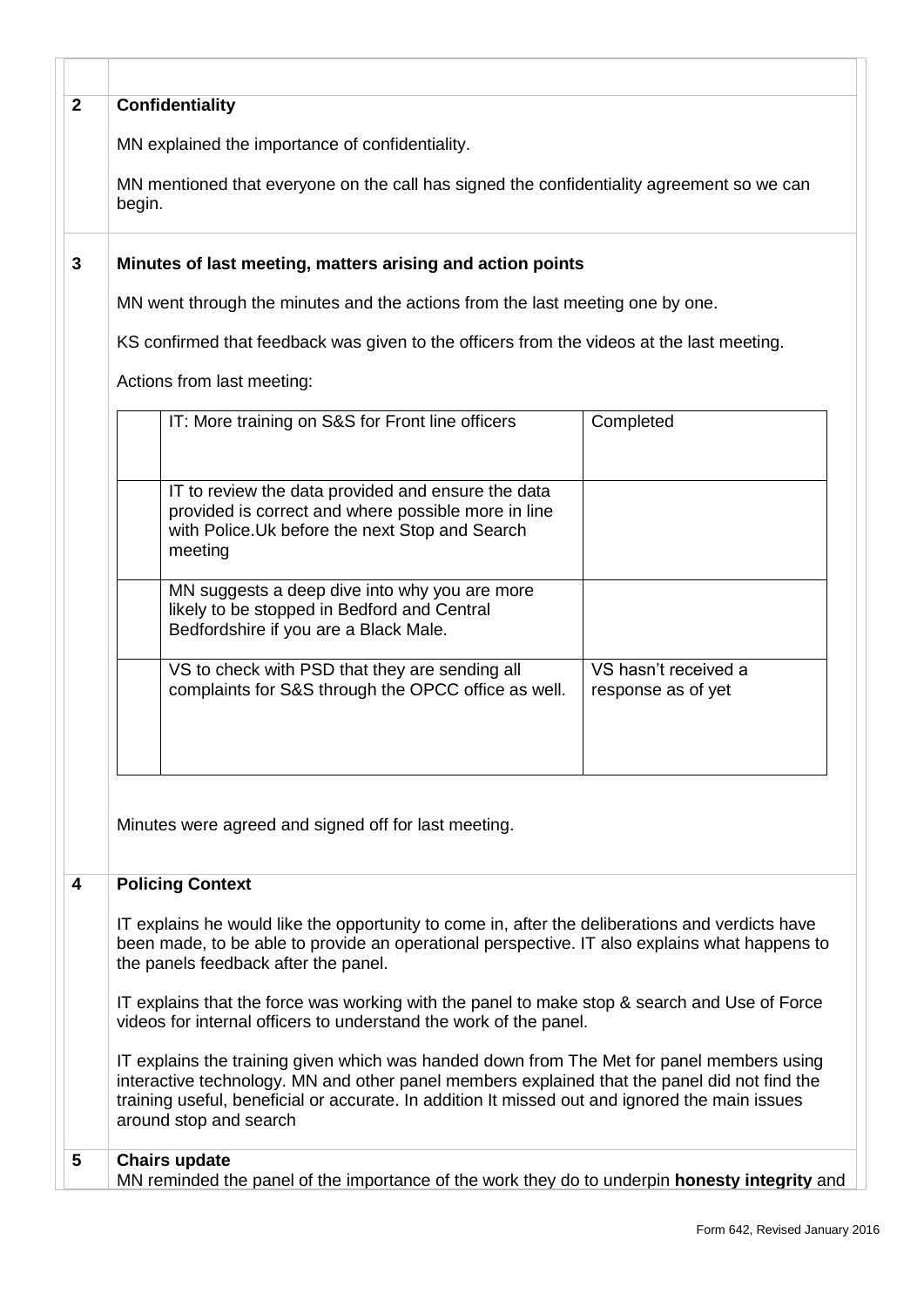|                                                                                                                    | impartiality. To have an impartial view on police actions and decision making.<br>The next factor to be reminded was to ensure that explanations of disproportionality were<br>independently investigated to provide that reassurance<br>Another important area is to recognise that police officers are using intrusive cohesive powers.<br>At all times these powers must be used lawfully without bias and only for legitimate crime fighting<br>purposes. |  |  |  |
|--------------------------------------------------------------------------------------------------------------------|---------------------------------------------------------------------------------------------------------------------------------------------------------------------------------------------------------------------------------------------------------------------------------------------------------------------------------------------------------------------------------------------------------------------------------------------------------------|--|--|--|
| 6                                                                                                                  | <b>Ride along scheme</b>                                                                                                                                                                                                                                                                                                                                                                                                                                      |  |  |  |
|                                                                                                                    | IT covered the ride along scheme and informed panel members that they can take part once<br>everything is up and running after covid.<br>This will be open to everyone on the panel.                                                                                                                                                                                                                                                                          |  |  |  |
| MN is liaising with Chief Superintendent Murphy for his decision on when the ride-along would<br>be re introduced. |                                                                                                                                                                                                                                                                                                                                                                                                                                                               |  |  |  |
| $\overline{7}$                                                                                                     | <b>Report back from BWV Sub group - outcomes</b>                                                                                                                                                                                                                                                                                                                                                                                                              |  |  |  |
|                                                                                                                    | KS spoke through the outcomes from the BWV Sub Group.                                                                                                                                                                                                                                                                                                                                                                                                         |  |  |  |
|                                                                                                                    | The sub panel have viewed 9 S&S videos in total since last S&S panel meeting.                                                                                                                                                                                                                                                                                                                                                                                 |  |  |  |
| Video grades from panel:                                                                                           |                                                                                                                                                                                                                                                                                                                                                                                                                                                               |  |  |  |
| $0 - Green$<br>5 (A4 x3) (A5 x1) (A6 x1) - Amber                                                                   |                                                                                                                                                                                                                                                                                                                                                                                                                                                               |  |  |  |
|                                                                                                                    | 3 - Red7 and referred to Insp<br>1 - Red 7 referred to PSD                                                                                                                                                                                                                                                                                                                                                                                                    |  |  |  |
|                                                                                                                    | MN stated that the main basis for checking these videos were 1) to check reasons for high levels<br>o disproportionality in Central beds and 2) understand the reasons and behaviour of officers who<br>use most stop and searches. MN added that as a panel they were not reassured by either of<br>these two factors.                                                                                                                                       |  |  |  |
| 8                                                                                                                  | <b>Report back from Use of Force Sub Group</b>                                                                                                                                                                                                                                                                                                                                                                                                                |  |  |  |
|                                                                                                                    | KS explained the UOF group has viewed 4 videos in total. 4 of which were since the last S&S<br>panel meeting.                                                                                                                                                                                                                                                                                                                                                 |  |  |  |
|                                                                                                                    | $3 - Green (G1, G2 and G3)$                                                                                                                                                                                                                                                                                                                                                                                                                                   |  |  |  |
|                                                                                                                    | 1 - Red7 forwarded to Insp<br>(Insp queried why it was red7, fed back to Chair, MN has since been in discussion with Insp and<br>explained the panels reasons. Now waiting for further feedback) has also been forwarded to<br>PSD. No response as of yet.                                                                                                                                                                                                    |  |  |  |
|                                                                                                                    | CK explained the importance of feedback and advertising feedback received to the public.                                                                                                                                                                                                                                                                                                                                                                      |  |  |  |
|                                                                                                                    | MN explains how the panel encourage members of the public to join the police.                                                                                                                                                                                                                                                                                                                                                                                 |  |  |  |
| 9                                                                                                                  | Vice Chairs update; Reasonable grounds                                                                                                                                                                                                                                                                                                                                                                                                                        |  |  |  |
|                                                                                                                    | MN covered the VC update and explained reasonable grounds.                                                                                                                                                                                                                                                                                                                                                                                                    |  |  |  |
|                                                                                                                    | VS explains the new 'online poll' system for grading videos.                                                                                                                                                                                                                                                                                                                                                                                                  |  |  |  |
|                                                                                                                    |                                                                                                                                                                                                                                                                                                                                                                                                                                                               |  |  |  |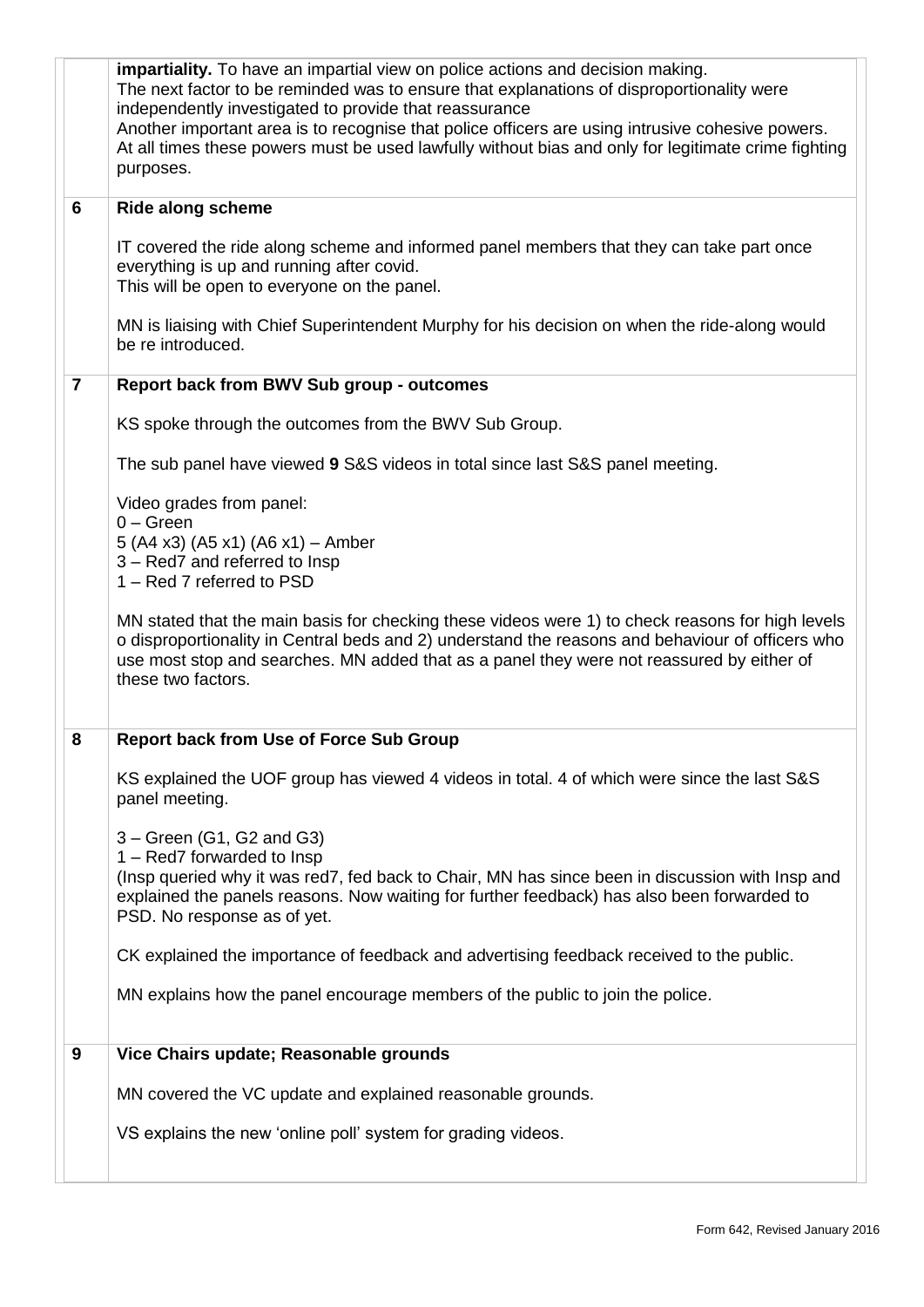| 10 | <b>BW Video 1</b>                                                                                                                                                                                                                                                                                                                                                                                                                                                                                                                                                                                                                                                                                                                                                                                 |  |
|----|---------------------------------------------------------------------------------------------------------------------------------------------------------------------------------------------------------------------------------------------------------------------------------------------------------------------------------------------------------------------------------------------------------------------------------------------------------------------------------------------------------------------------------------------------------------------------------------------------------------------------------------------------------------------------------------------------------------------------------------------------------------------------------------------------|--|
|    | KS played video 1<br>KS read the report from the officer first.<br>Feedback to be provided to the officer<br>The panel agreed that there was reasonable suspicion to stop.<br>Was GOWISELY used - yes.<br>The panel thought the handcuffs were justified due to being stop and searched for 'going<br>equipped' so this could have been for the officer's safety. Also, the DP did have a moped<br>so could have got on and drove away. However, the DP was very compliant.<br>= RESULT – GREEN 2 Reason for G2 was the officer did not explain the reasons for he<br>handcuffs and had other officers present                                                                                                                                                                                    |  |
| 11 | <b>BW Video 2</b>                                                                                                                                                                                                                                                                                                                                                                                                                                                                                                                                                                                                                                                                                                                                                                                 |  |
|    | KS played video 2<br>KS read the report from the officer first.<br>Feedback to be provided to the officer<br>GO WISELY was used<br>A female officer searched the male DP and there was a male officer there. Should have<br>waited for the male to be free to search the male DP.<br>Search officer didn't put handcuffs on straight away. Panel liked this. Even though DP<br>was suspected of having a knife.<br>Officer spoke to DP politely, gave full information on search, very well conducted.<br>$=$ RESULT $-$ GREEN 1<br>IT explained the JOG search - Jacket, over coat and gloves.<br>Anything more for a search should be done by the same sex.                                                                                                                                     |  |
| 12 | <b>BW Video 3</b>                                                                                                                                                                                                                                                                                                                                                                                                                                                                                                                                                                                                                                                                                                                                                                                 |  |
|    | KS played video 3<br>KS read the report from the officer first. There were two officers involved. A male officer who<br>detained the member of the public and the female officer who conducted the stop search.<br>Feedback to be provided to the officers<br>Reasonable suspicion did not exist<br>Officer didn't explain what Section 1 means.<br>Panel didn't like how the DP was addressed.<br>Multiple officers telling the DP different things, so hard for the DP to focus on the one<br>actually searching him or understand the reason for the search<br>Officers laughed at DP.<br>Handcuffs were used straight away without justifying this to the member of the public<br>Quite a number of officers surrounded the DP.<br>Only half of GO WISELY was used.<br>$=$ RESULT $-$ AMBER 4 |  |
| 13 | <b>Stop and Search Data</b>                                                                                                                                                                                                                                                                                                                                                                                                                                                                                                                                                                                                                                                                                                                                                                       |  |
|    | IT goes through the Stop and Search Data (slides attached) and gave his views and<br>explanations                                                                                                                                                                                                                                                                                                                                                                                                                                                                                                                                                                                                                                                                                                 |  |
|    | IT stated that he had additional data which explained and justified the the higher levels of<br>disproportionality in Central Beds and Bedford.                                                                                                                                                                                                                                                                                                                                                                                                                                                                                                                                                                                                                                                   |  |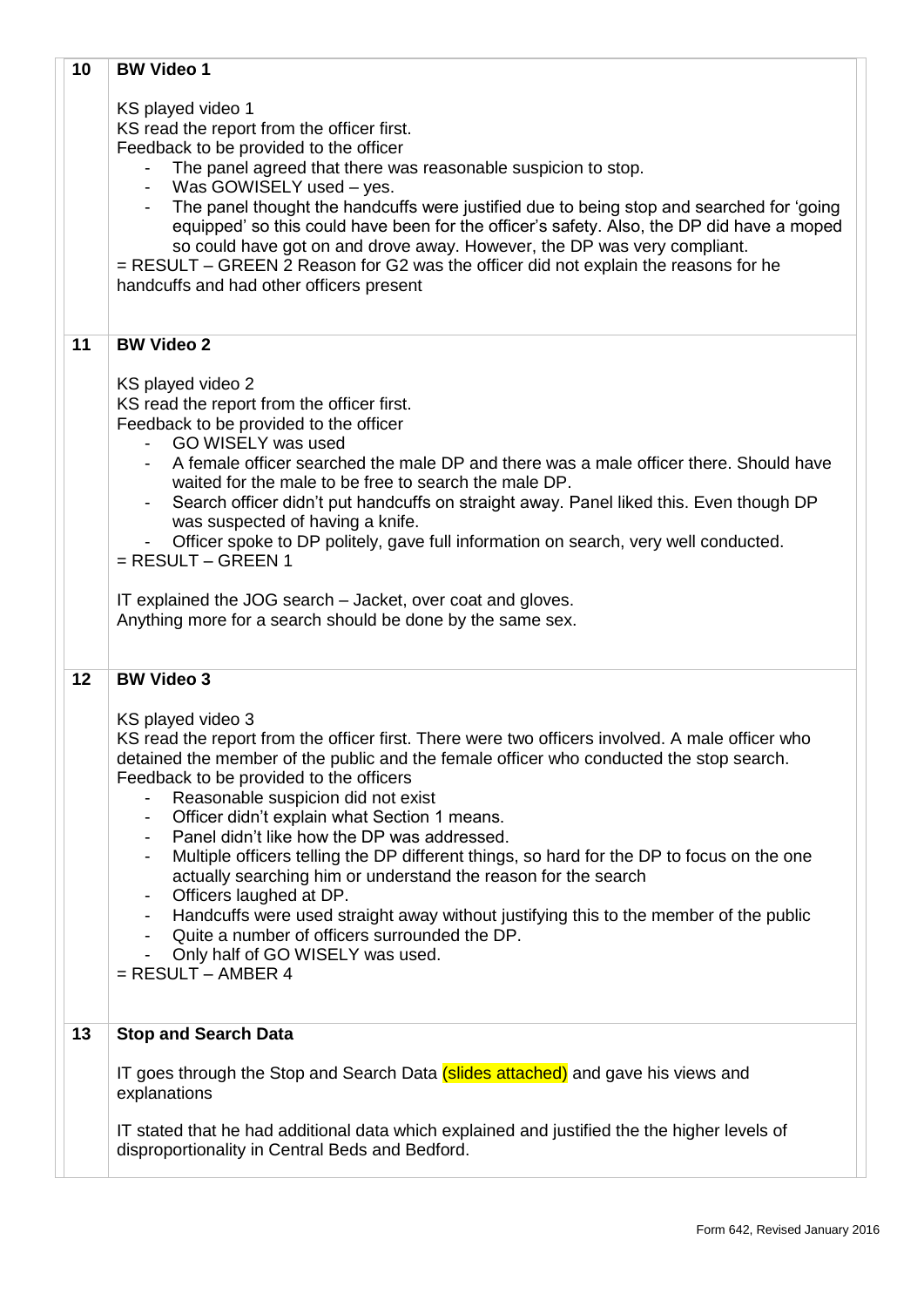|    | 1) Due to the population demographic figures being 2011 and<br>Many of the DP's were mapped gang members and there was legitimate reasons and<br>(2)<br>intelligence for carrying out these stop and searches<br>MN stated that every stop and search must have lawful grounds. That it was irrelevant the<br>figures were based on 2011 or if the detained persons were residents or not. The deep dives that<br>the panel does including the reporting earlier did not justify or give confidence that the powers<br>were always being used in a lawful way. MN said any figures or reasons must be provided to the<br>panel for independent scrutiny<br>The chair requested that this extra information is provided to the panel and they will make an<br>independent assessment and report back on their findings<br>Action. IT to forward this extra information to the panel for independent scrutiny |
|----|-------------------------------------------------------------------------------------------------------------------------------------------------------------------------------------------------------------------------------------------------------------------------------------------------------------------------------------------------------------------------------------------------------------------------------------------------------------------------------------------------------------------------------------------------------------------------------------------------------------------------------------------------------------------------------------------------------------------------------------------------------------------------------------------------------------------------------------------------------------------------------------------------------------|
| 14 | <b>PSD Complaints and Feedback from REDs</b>                                                                                                                                                                                                                                                                                                                                                                                                                                                                                                                                                                                                                                                                                                                                                                                                                                                                |
|    | N/A                                                                                                                                                                                                                                                                                                                                                                                                                                                                                                                                                                                                                                                                                                                                                                                                                                                                                                         |
| 15 | Any Stop & Search issues in the Community                                                                                                                                                                                                                                                                                                                                                                                                                                                                                                                                                                                                                                                                                                                                                                                                                                                                   |
|    | N/A                                                                                                                                                                                                                                                                                                                                                                                                                                                                                                                                                                                                                                                                                                                                                                                                                                                                                                         |
| 16 | <b>AOB</b>                                                                                                                                                                                                                                                                                                                                                                                                                                                                                                                                                                                                                                                                                                                                                                                                                                                                                                  |
|    | CK mentioned how she liked having the new poll system in place for straight after the video and<br>then again after the discussion.<br><b>ACTION:</b> MN stated he would consult the panel members and they will advise what their views<br>where.                                                                                                                                                                                                                                                                                                                                                                                                                                                                                                                                                                                                                                                          |
| 17 | <b>Meeting closed:</b>                                                                                                                                                                                                                                                                                                                                                                                                                                                                                                                                                                                                                                                                                                                                                                                                                                                                                      |
|    | MN thanked the panel for their view points and comments and for their attendance.<br>CK thanked the panel for attending.                                                                                                                                                                                                                                                                                                                                                                                                                                                                                                                                                                                                                                                                                                                                                                                    |
|    | <b>Meeting closed 9:15pm</b>                                                                                                                                                                                                                                                                                                                                                                                                                                                                                                                                                                                                                                                                                                                                                                                                                                                                                |
|    | Date of next meeting 25 <sup>th</sup> November 2021 - 6pm to 8.30 pm                                                                                                                                                                                                                                                                                                                                                                                                                                                                                                                                                                                                                                                                                                                                                                                                                                        |
|    |                                                                                                                                                                                                                                                                                                                                                                                                                                                                                                                                                                                                                                                                                                                                                                                                                                                                                                             |